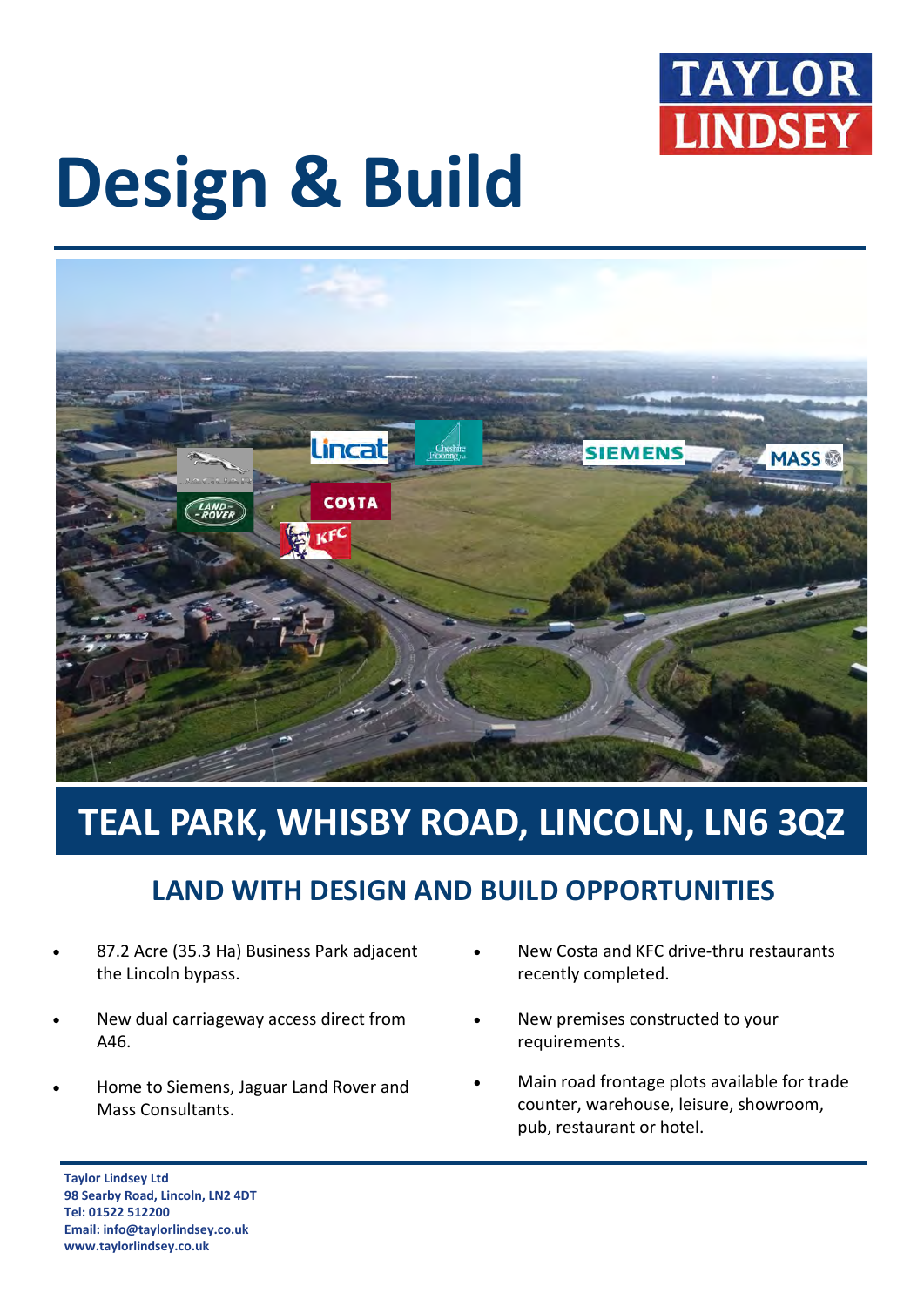#### **LOCATION**

Teal Park occupies a strategic location at the junction of the A46 Lincoln bypass and Whisby Road. A new roundabout on the Lincoln bypass provides easy access to the A1 at Newark, the M1 at Leicester and, via the A15 and M180 to the Humber Bridge and ports of Immingham, Grimsby and Hull. In addition, the location provides easy access to Lincoln city centre.

Sustainable transport in the area is encouraged through a regular bus service to the site, excellent cycle routes to Lincoln and North Hykeham and links to the nearby Hykeham Station.

Facilities available in the immediate surrounding area include health clubs, hotels, restaurants, public houses and a day nursery. Neighbouring uses also include motor showrooms, office parks and other commercial occupiers.

#### **GENERAL**

At 87.2 acres (35.3 hectares) Teal Park is the largest new business park in the East Midlands. The adjacent A46 Lincoln bypass has undergone a comprehensive upgrade and now provides a direct dual carriageway access straight to the site entrance. The development has extensive frontage to both the A46 Lincoln bypass and Whisby Road.

Teal Park is home to Marshall Motor Group's Jaguar Land Rover dealership and Siemens industrial gas turbine service business. Costa and KFC drive-thru restaurants adjacent the site entrance were completed in late 2021.

Other completed developments include Vincent Court and Blackwood Court (speculative industrial/warehouse developments by Taylor Lindsey and North Kesteven District Council respectively) and offices for Mass Consultants. Over 330,000 sq ft (30,000 sq m) has been constructed to date.

Land is available for industrial and warehouse occupiers and offices. The planning consent allows for ancillary uses on the site frontage including public house/ restaurant, hotel, leisure and trade/showroom uses.

Planning permission has been granted for a 25,000 sq ft (2,300 sq m) warehouse / industrial unit which is due to be available in 2023. Please contact us for separate particulars and plans.

**TAYLOR** 

**LINDSEY** 

A planning application has been submitted for a 17,000 sq ft / 3 acre Travis Perkins Builders' Merchant on the Whisby Road frontage, adjacent Jaguar Land Rover.

#### **SERVICES**

All mains services are available.

#### **PLANNING**

The outline planning permission for Teal Park includes industrial, warehouse, offices, public house / restaurant, hotel, leisure and trade / showroom uses.

#### **TERMS**

Bespoke, new premises are constructed to an occupier's requirements on a 'Design and Build' basis. The preference is to let completed buildings but freehold sales and possibly land sales may also be considered.

#### **ALSO AT TEAL PARK**

From time to time, Taylor Lindsey constructs speculative commercial units which are to let such as the completed 'Vincent Court' development which provides 36,700 sq ft of accommodation. Please contact us to discuss your requirements.

#### **FURTHER INFORMATION**

Please contact Taylor Lindsey Ltd Dan Race MRICS – Development Director Adrian Bower MRICS – Estates Manager Tel: 01522 512200 Email: [dan.race@taylorlindsey.co.uk](mailto:dan.race@taylorlindsey.co.uk) or [adrian.bower@taylorlindsey.co.uk](mailto:adrian.bower@taylorlindsey.co.uk)

Web: [www.taylorlindsey.co.uk](http://www.taylorlindsey.co.uk) or visit [www.tealpark.co.uk](http://www.tealpark.co.uk)

**Taylor Lindsey Ltd 98 Searby Road, Lincoln, LN2 4DT Tel: 01522 512200 Email: info@taylorlindsey.co.uk www.taylorlindsey.co.uk**

These particulars are provided as a general outline only, for the guidance of intending lessees, and do not constitute part of an offer or contract. Descriptions, dimensions, references to condition and necessary permissions for use and occupation and other details are given in good faith and believed to be correct, but interested parties must satisfy themselves as to their accuracy. Unless otherwise stated all prices quoted are exclusive of VAT. Interested parties will be required to provide proof of identity and address, normally a photocard driving licence or passport and recent utility bill.